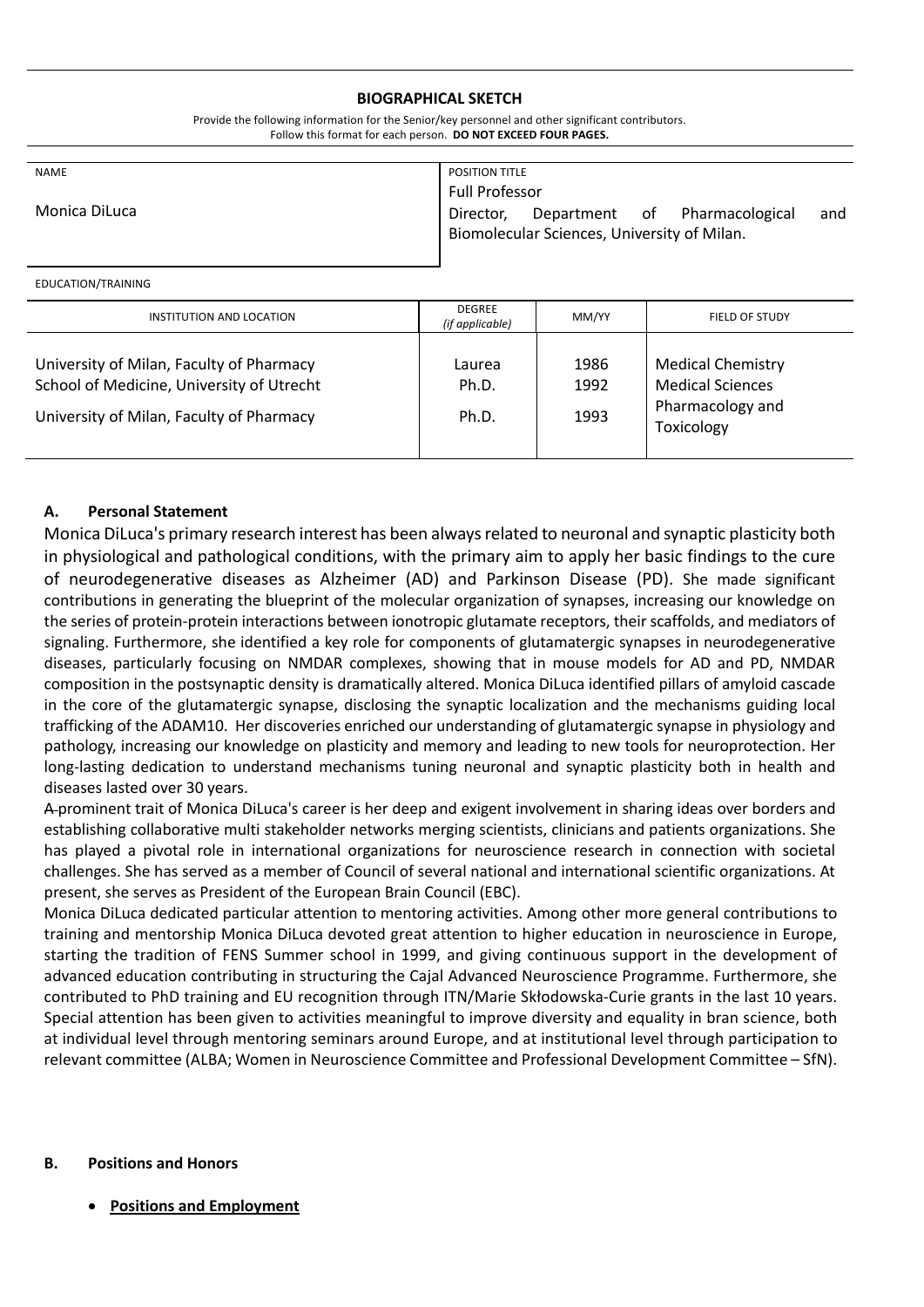2020 – present Director, Dept. Pharmacological and Biomolecular Sciences, University of Milano

2014 - 2018 Vice - Rector for International Strategies, University of Milano

2014 - 2018 Director of NeuroNest (Center of Neuroscience of University of Milano)

2011 - Full professor of Pharmacology, University of Milano

2000 - 2011 Associated Professor of Pharmacology - University of Milano

1995 - 2000 Assistant Professor, Institute of Pharmacological Sciences University of Milano

# • **Other Experience and Professional Memberships**

- ALBA Network (FENS) Steering Committee (Founding member 2018 - Board of Directors 2020)

- EBC - European Brain Council (Member of Advisory Board: 2003-2006; Vice-president: 2010-2016; *President: 2017- 2021*)

- FENS - Federation of European Neuroscience Societies (Member of Scientific Programme Committee: 1996-2000; Secretary General: 2000-2006; Member of Board Programme of European Neuroscience Schools, PENS: 2006-2010; *President 2014 - 2016)*

- IBRO, International Brain Organization (*Chair* of Western Europe Regional Committee: 2006-2010; Executive Director Inter-Regional activities, 2010-2014)

- SfN - Society for Neuroscience (Member of Women in Neuroscience Committee: 2007 - 2010; Member of Professional Development Committee: 2009 – 2012)

- Founder and Vice President Airalzh (Non profit association on Alzheimer Disease research) 2016-2020

- SINS - Società Italiana di Neuroscienze (Board Member 2001-2005)

- SIF - Società Italiana di Farmacologia (Board Member: 2013-2017)

2019-2021 - Member of Lundbeckfonden's Grants & Prizes panel

2019-2022 - Member of DZNE Senate

2019-2021 - SfN Julius Axelrod Prize Selection Committee

2021-2024 - Scientific Advisory Board LIN Magdeburg

## • **Honors**

- Doctor Honoris Causa University of Bordeaux (October 2019)

- Laurea Honoris Causa Faculty of Medicine and Pharmacy, Univ. of Mons (Belgium) (March 2017)

- EMBO membership (2017)

- Visiting professor at Liaoning Normal University, Dalien (2017)

- "*Otto Creutzfeldt Lecture*", 12th Goettingen Meeting of the German Neuroscience Society (2017)

- ENCP Media Award (2013)

- EDAB, European Dana Alliance Invited Member (2008)

## **C. Selected Peer-reviewed Publications** *(15 best peer-reviewed publications)*

## **15 representative publications (main author)**

- 1. Gardoni F, Schrama LH, Kamal A, Gispen WH, Cattabeni F, Di Luca M. Hippocampal synaptic plasticity involves competition between Ca2+/calmodulin-dependent protein kinase II and postsynaptic density 95 for binding to the NR2A subunit of the NMDA receptor. J Neurosci. 2001 Mar 1;21(5):1501-9. doi: 10.1523/JNEUROSCI.21-05-01501.2001.
- 2. Padovani A, Pastorino L, Borroni B, Colciaghi F, Rozzini L, Monastero R, Perez J, Pettenati C, Mussi M, Parrinello G, Cottini E, Lenzi GL, Trabucchi M, Cattabeni F, Di Luca M. Amyloid precursor protein in platelets: a peripheral marker for the diagnosis of sporadic AD. Neurology. 2001 Dec 26;57(12):2243-8. doi: 10.1212/wnl.57.12.2243.
- 3. Colciaghi F, Marcello E, Borroni B, Zimmermann M, Caltagirone C, Cattabeni F, Padovani A, Di Luca M. Platelet APP, ADAM 10 and BACE alterations in the early stages of Alzheimer disease. Neurology. 2004 Feb 10;62(3):498-501. doi: 10.1212/01.wnl.0000106953.49802.9c.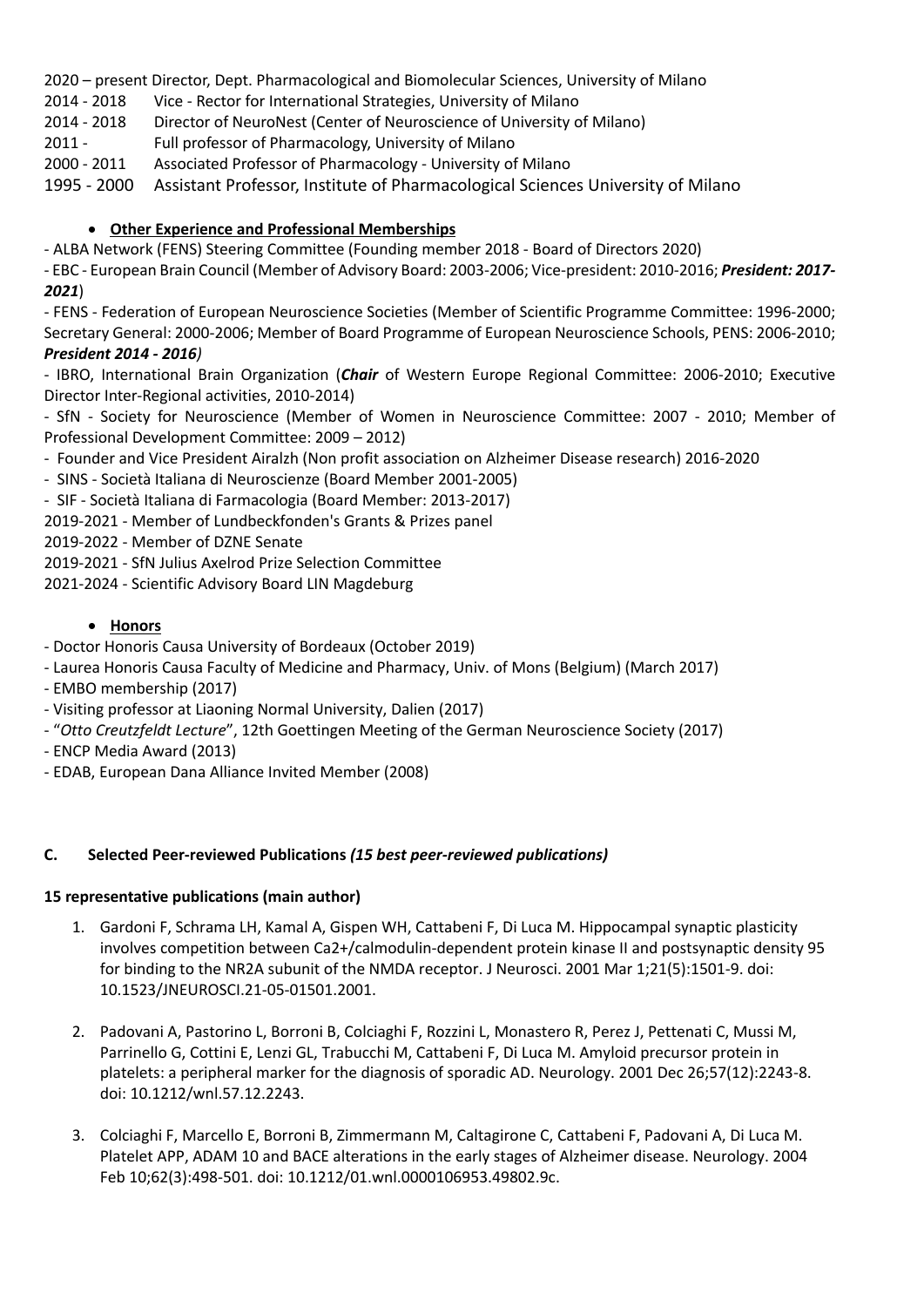- 4. Marcello E, Gardoni F, Mauceri D, Romorini S, Jeromin A, Epis R, Borroni B, Cattabeni F, Sala C, Padovani A, Di Luca M. Synapse-associated protein-97 mediates alpha-secretase ADAM10 trafficking and promotes its activity. J Neurosci. 2007 Feb 14;27(7):1682-91. doi: 10.1523/JNEUROSCI.3439-06.2007.
- 5. Gardoni F, Mauceri D, Malinverno M, Polli F, Costa C, Tozzi A, Siliquini S, Picconi B, Cattabeni F, Calabresi P, Di Luca M. Decreased NR2B subunit synaptic levels cause impaired long-term potentiation but not longterm depression. J Neurosci. 2009 Jan 21;29(3):669-77. doi: 10.1523/JNEUROSCI.3921-08.2009.
- 6. Epis R, Marcello E, Gardoni F, Vastagh C, Malinverno M, Balducci C, Colombo A, Borroni B, Vara H, Dell'agli M, Cattabeni F, Giustetto M, Borsello T, Forloni G, Padovani A, Di Luca M. Blocking ADAM10 synaptic trafficking generates a model of sporadic Alzheimer's disease. Brain. 2010 Nov;133(11):3323-35. doi: 10.1093/brain/awq217.
- 7. Vastagh C, Gardoni F, Bagetta V, Stanic J, Zianni E, Giampà C, Picconi B, Calabresi P, Di Luca M. N-methyl-Daspartate (NMDA) receptor composition modulates dendritic spine morphology in stria-tal medium spiny neurons. J Biol Chem. 2012 May 25;287(22):18103-14. doi: 10.1074/jbc.M112.347427.
- 8. Gardoni F, Saraceno C, Malinverno M, Marcello E, Verpelli C, Sala C, Di Luca M. The neuropeptide PACAP38 induces dendritic spine remodeling through ADAM10-N-cadherin sig-naling pathway. J Cell Sci. 2012 Mar 15;125(Pt 6):1401-6. doi: 10.1242/jcs.097576.
- 9. Marcello E, Saraceno C, Musardo S, Vara H, de la Fuente AG, Pelucchi S, Di Marino D, Borroni B, Tramontano A, Pérez-Otaño I, Padovani A, Giustetto M, Gardoni F, Di Luca M. Endocytosis of synaptic ADAM10 in neuronal plasticity and Alzheimer's disease. J Clin Invest. 2013 Jun;123(6):2523-38. doi: 10.1172/JCI65401.
- 10. Gardoni F, Di Luca M. Targeting glutamatergic synapses in Parkinson's disease. Curr Opin Pharmacol. 2015 Feb;20:24-8. doi: 10.1016/j.coph.2014.10.011.
- 11. Stanic J, Carta M, Eberini I, Pelucchi S, Marcello E, Genazzani AA, Racca C, Mulle C, Di Luca M\*, Gardoni F. Rabphilin 3A retains NMDA receptors at synaptic sites through interaction with GluN2A/PSD-95 complex. Nat Commun. 2015 Dec 18;6:10181. doi: 10.1038/ncomms10181.Elife. 2016 Mar 15;5:e12430. doi: 10.7554/eLife.12430. \*corresponding author
- 12. Dinamarca MC, Guzzetti F, Karpova A, Lim D, Mitro N, Musardo S, Mellone M, Marcello E, Stanic J, Samaddar T, Burguière A, Caldarelli A, Genazzani AA, Perroy J, Fagni L, Canonico PL, Kreutz MR, Gardoni F, Di Luca M. Ring finger protein 10 is a novel synaptonuclear messenger encoding activation of NMDA receptors in hippocampus. Elife. 2016 Mar 15;5:e12430. doi: 10.7554/eLife.12430.
- 13. Marcello E, Di Luca M\*, Gardoni F. Synapse-to-nucleus communication: from developmental disorders to Alzheimer's disease. Curr Opin Neurobiol. 2018 Feb;48:160-166. doi: 10.1016/j.conb.2017.12.017. \*corresponding author
- 14. Marcello E, Musardo S, Vandermeulen L, Pelucchi S, Gardoni F, Santo N, Antonucci F, Di Luca M. Amyloidβ Oligomers Regulate ADAM10 Synaptic Localization Through Aberrant Plasticity Phenomena. Mol Neurobiol. 2019 Oct;56(10):7136-7143. doi: 10.1007/s12035-019-1583-5.
- 15. Pelucchi S, Vandermeulen L, Pizzamiglio L, Aksan B, Yan J, Konietzny A, Bonomi E, Borroni B, Padovani A, Rust MB, Di Marino D, Mikhaylova M, Mauceri D, Antonucci F, Edefonti V, Gardoni F, Di Luca M\*, Marcello E. CAP2 dimerization regulates cofilin in synaptic plasticity and Alzheimer's disease. Brain Communications, Published on-line 26 June 2020. doi: https://doi.org/10.1093/braincomms/fcaa086. \*corresponding author

#### **D. Research Support**